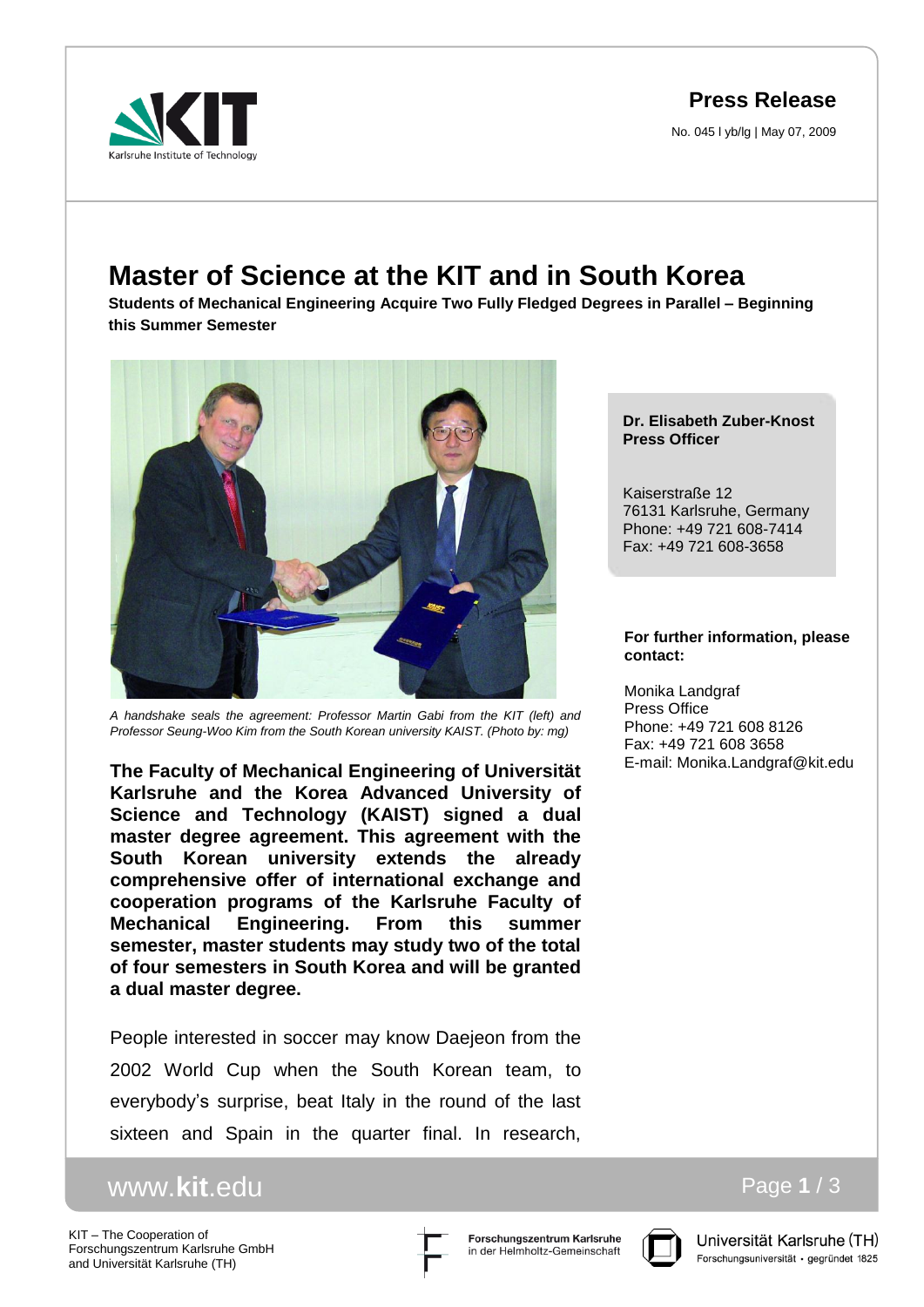

Daejeon is known all over the world for its university and research institutions: KAIST is one of the most renowned universities and research institutions of South Korea. Students of mechanical engineering at the KIT are now offered another possibility of developing their competencies in international science by the newly developed dual master program.

The program that helps master students enhance their knowledge and skills on both the technical and the cultural level as well as in terms of language is initiated by Professor Ulrich Spicher from the KIT Institute for Reciprocating Engines, who has been carrying out joint research projects with KAIST for a long time already. "Together with our partner, we have now succeeded in sending the right signals even beyond research, in the teaching sector", underlines Spicher.

Both universities have coordinated their master studies plans. The dual master degree agreement is coordinated by Dr. Amin Velji, Director of the KIT Institute for Reciprocating Engines, and Professor Choongsik Bae, Department of Mechanical Engineering, KAIST, who both were committed to this project from the very beginning.

"On the international level, it is of crucial importance to both first employment and the further career to have the national degree of the country in which you are employed", says the Dean of the KIT Faculty of